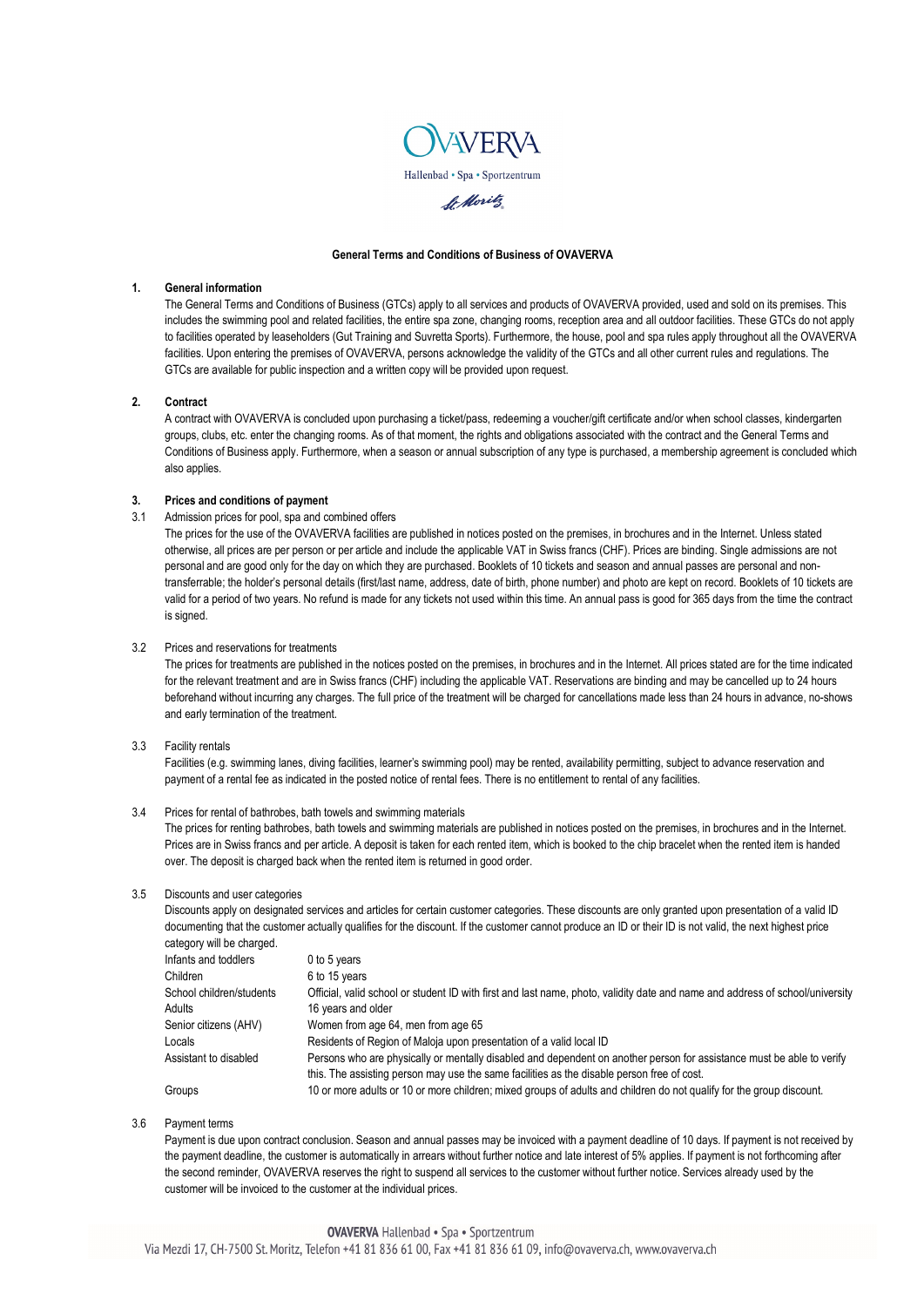

Ar Moritz

# 3.7 Payment means and foreign currencies OVAVERVA accepts cash in Swiss francs and euros. The euro is converted at the current exchange rate for the day. Change is given in Swiss francs. The following credit and debit cards are accepted: ec cards, Post Card, Master Card, Visa Card.

3.8 Changes in prices and services OVAVERVA reserves the right to change service descriptions and price information without prior notice in posted information, brochures and the Internet, in advance of any contract conclusion.

# 3.9 Cancellations and refunds

 Purchases of single tickets, booklets of 10 tickets and season and annual passes may not be cancelled or refunded. Cancellations of booked treatments are subject to the provisions of Article 3.2.

# 4. Tickets

4.1 Single tickets

 The purchase of a single ticket (pool, spa, Gut Training, combined admission) entitles the holder to a single use of the pool or spa or Gut Training or a combination of the same. A single admission to the spa is limited to 3 hours and can be extended subject to an additional charge.

# 4.2 Booklet of 10 tickets

 Booklets of 10 tickets can be purchased for use of the pool or spa (max. 3 hours per admission). These booklets are personal and non-transferrable and entitle the holder to 10 admissions to the facilities selected over a period of 2 years from the date of purchase.

## 4.3 Season and annual pass

 An annual pass entitles the holder to free admission to the facilities selected for a whole year. A season pass entitles the holder to free admission to the facilities selected for 6 months. Season and annual passes are personal and non-transferrable. The contractual provisions on memberships for season – and annual passes apply.

4.4 Misuse of tickets

 If tickets are misused, e.g. use by third persons, falsification, unauthorised handing on of ticket, an administrative fee of CHF 55.00 will be charged in addition to the price of a single combined admission (pool, spa and Gut Training). Falsified data media will be immediately confiscated. OVAVERVA reserves the right to take legal action.

# 5. Chip bracelets

## 5.1 Introduction

 Admission to the various facilities of OVAVERVA (swimming baths, spa, Gut Training) is only permitted with a chip bracelet. This bracelet contains the data that entitle the user to enter the premises and use the facilities in accordance with the selected tariff. The colour of the bracelet indicates the category of tariff that has been purchased. The bracelet may also be used for making cashless payments in the swimming baths, spa and Gut Training, as well as in the section of the Bistro in the bathing area.

 Chip bracelets may be issued in personalised or non-personalised form, depending on the selected category. Some additional functions of the chip depend on the type of bracelet that has been issued.

5.2 Charge function

 Both personalised and non-personalised chip bracelets contain a charge function. This means that, in addition to the items and services that have already been purchased at the reception desk, other items and services may be purchased in OVAVERVA by charging them to the chip. These charges are limited to 250 Swiss francs for adults and 50 Swiss francs for children. When you leave OVAVERVA, any open amounts for items and services that have been charged to the chip have to be settled directly. In the event of the loss of the chip bracelet, the bearer is required to pay the amount of the maximum credit limit (adults, 250 Swiss francs; children, 50 Swiss francs). If a lost bracelet should be found again, this amount may be offset against any open charges on the chip.

## 5.3 Credit function

 If desired, amounts may be loaded onto personalised chip bracelets for adults as well as children, and may be used to pay for items and services. The amount in credit is then reduced accordingly.

## 5.4 Non-personalised chip bracelets

 Chip bracelets for single admissions are impersonal and are issued without the need to pay a deposit. Cashless payments may be made with these bracelets, and open amounts have to be settled before leaving the premises. These bracelets are automatically collected at the checkout turnstile. In the event of the loss of a non-personalised chip bracelet, payment of 250 Swiss francs (adults) or 50 Swiss francs (children) will be required. If a lost bracelet should be found again, this amount may be refunded, less any open charges on the chip.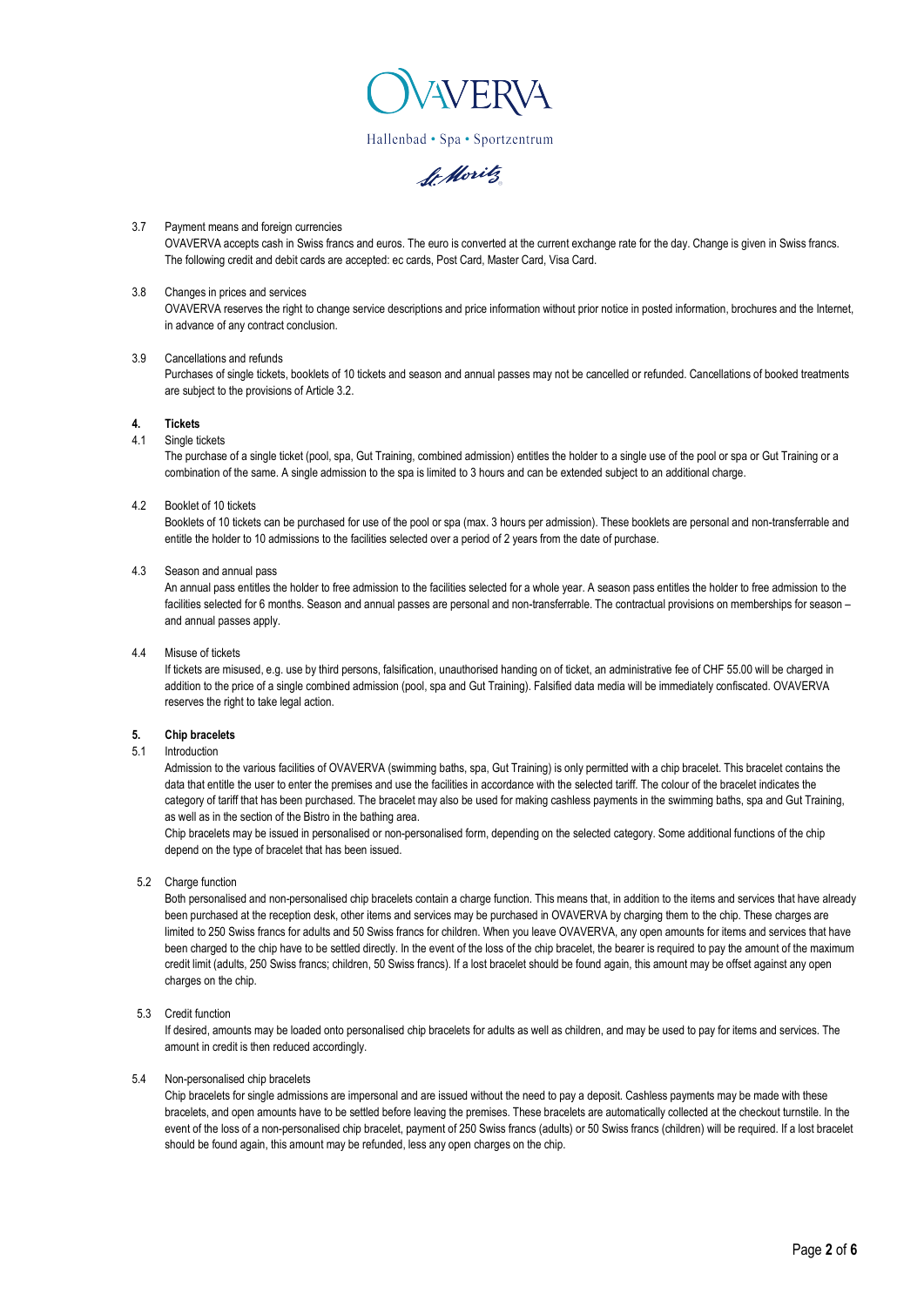

Ar Moritz

## 5.5 Personalised chip bracelets

Holders of a season pass, annual pass or 10-entries card receive a personal wristband for which they pay a deposit of CHF 20.-. After every 10 visits to the swimming pool, the wristbands are taken back at our reception desk and the CHF 20.– deposit is refunded. It is also possible to buy a new 10-entries card for the same wristband before handing it in. The wristbands are not transferable. There is a CHF 20.– penalty for losing or deliberately damaging these wristbands, including by writing on them. If a wristband is found to be defective through no fault of its user, it will be exchanged free of charge.

# 6 Misconduct

 If a visitor should infringe against any of the above regulations or fail to observe the instructions of OVAVERVA personnel, he or she may be temporarily or permanently prohibited from using the facilities, and his or her admission ticket will be withdrawn without compensation. Infringements may also be subject to prosecution.

 Anyone who endangers him/herself and other OVAVERVA guests due to drunkenness or drug abuse will be temporarily or permanently banned from the premises. In such cases, the right to a refund of tickets is excluded.

 Anyone who damages or soils OVAVERVA facilities and equipment will be required to pay the resulting costs of cleaning and repairs. If damage or soiling should be caused wilfully, OVAVERVA reserves the right to report the offender(s) to the police.

# 7 Operational interruptions and force majeure

 OVAVERVA cannot be held liable for operational interruptions due to force majeure. Similarly, users are not entitled to compensation in the event of operational interruptions due to inspections and overhauls.

# 8 Liability

 OVAVERVA may be held liable for damage to people and property that is caused by itself or its employees, in accordance with the provisions cited below. The relevant provisions of the Swiss Code of Obligations are also applicable. To the extent permitted by law, liability is limited to intent or gross negligence. Liability on the part of OVAVERVA for damage to people and property is excluded in the following cases:

- Failure to comply with regulations
- Failure to observe instructions and warnings by OVAVERVA personnel
- Negligence or deliberate failure to comply with regulations relating to diving and sliding facilities
- Running anywhere in the entire swimming and spa zones

 OVAVERVA may be held liable for damage to people and property that is caused as the result of its non-performance or incomplete performance of its contractual obligations, within the scope of these general terms and conditions and the relevant provisions of Swiss law. Any liability for theft, or for damage to property or damage to people caused by third parties, is excluded.

# 9 Insurance

OVAVERVA recommends that users should take out accident and sickness insurance cover.

## 10 Customer data

 OVAVERVA undertakes to comply with the relevant data protection legislation in its handling and processing of all customer data. Customer data will solely be used for the maintenance and improvement of customer relations, quality and service standards, for maximising operational safety or in the interests of sales promotion, product design, prevention of crime, clarification of accidents, key economic data and statistics, and for accounting purposes. The customer herewith recognises and consents to the fact that, in connection with the provision of services in cooperation with third parties, OVAVERVA is authorised to make customer data accessible to the involved third parties to the extent to which this is necessary for the performance of the service concerned.

 Customer data may only be passed on to third parties with the express consent of the customer, except in cases in which OVAVERVA is obliged to do so in accordance with the law.

## 11 Video monitoring

With the exception of saunas, treatment rooms and changing rooms, the facilities of OVAVERVA are monitored through the use of video cameras. Recordings are temporarily retained, and access to these is highly restricted. Recordings are primarily used for the purpose of clarifying accidents and criminal acts.

# 12 Applicable legislation and place of jurisdiction

 Notifications by e-mail are deemed equivalent to written communication. All legal relations between customers and OVAVERVA are exclusively subject to Swiss law. The severability clause is applicable, i.e. the inapplicability of any individual provisions of this contract does not affect the applicability of the overall contract. The sole place of jurisdiction for any disputes arising from this contract is St. Moritz.

Subject to errors and misprints. St. Moritz, November 2018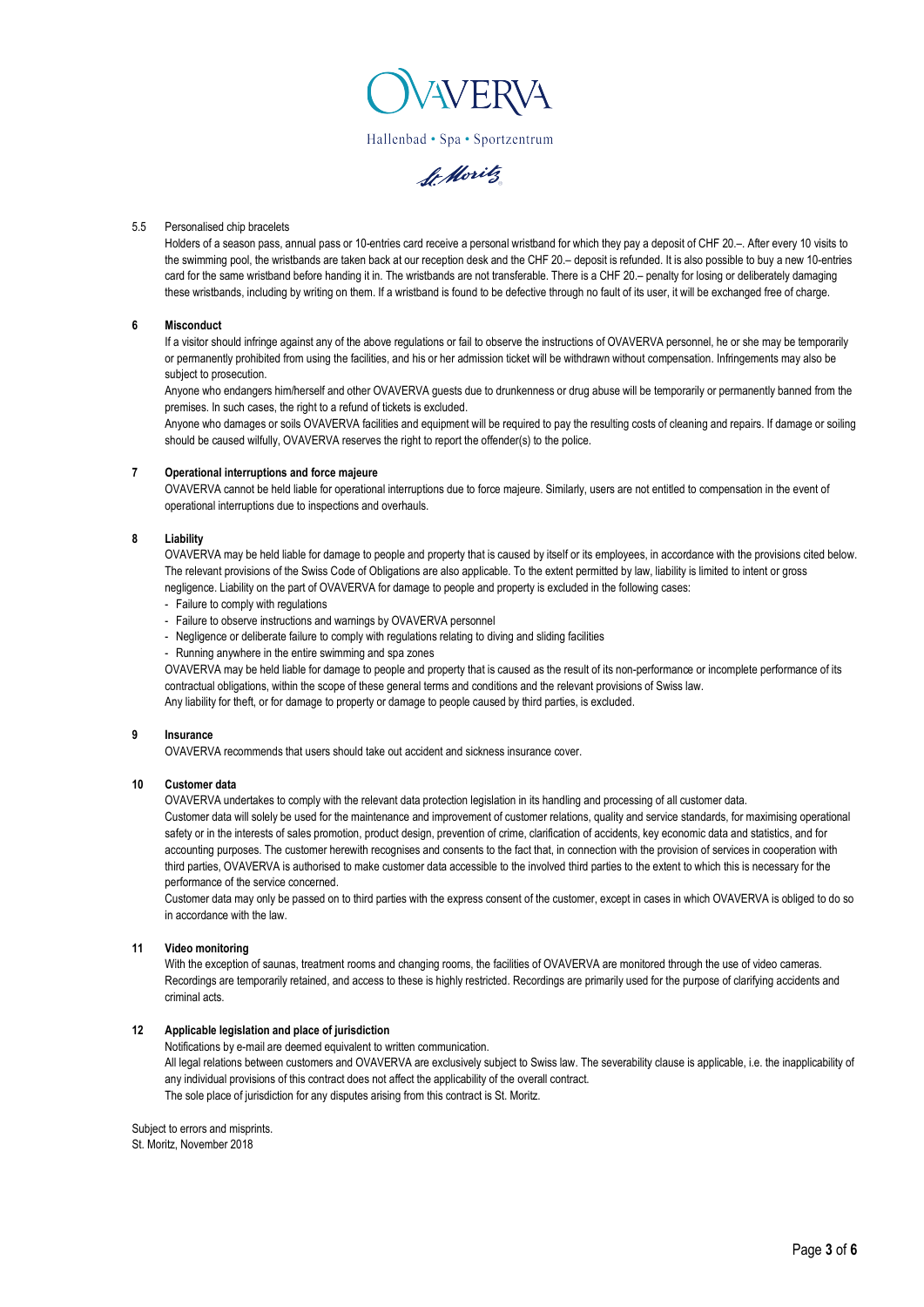

for Moritz

## HOUSE, POOL AND SPA RULES

Welcome to OVAVERVA, the indoor pool, spa and sport centre facility in St. Moritz. We want all our guests to feel comfortable and enjoy their time here. That is why we ask everyone to respect OVAVERVA's house, pool and spa rules.

### 1. Purpose of the house, pool and spa rules

- 1.1 The house, pool and spa rules serve to ensure safety, tidiness and cleanliness throughout the pool facilities, including entrances and outdoor installations, and to ensure that our guests can enjoy a peaceful, relaxing atmosphere.
- 1.2 The house, pool and spa rules are binding for all guests.
- 1.3 By entering the premises of OVAVERVA, guests agree to observe the house, pool and spa rules and all other rules, regulations and instructions serving to ensure operational safety.
- 1.4 In the case of clubs, schools and other group events, the coach, teacher or other person in charge is responsible for ensuring that the house, pool and spa rules are followed.
- 1.5 The employees of OVAVERVA enforce the house rules with all guests. Their instructions are to be followed. Guests who do not comply with the house, pool and spa rules may be banned from the OVAVERVA premises and prohibited from using OVAVERVA services.

### 2. Pool guests

- 2.1 The use of OVAVERVA facilities is open to everyone. Persons under the influence of intoxicants (drugs, alcohol) are excluded.
- 2.2 Children under the age of 10 and children who are unable to swim are only admitted to OVAVERVA under the supervision of a person who is older than 18. Young people under the age of 16 who are not accompanied by an adult must leave the OVAVERVA facilities no later than 8 p.m. No responsibility is taken for children who are unsupervised. In the swimming pool, diving pool and the outdoor pool, the use of air mattresses, rubber boats and other swimming paraphernalia (with the exception of water wings, "floaties" or "swimmies") is prohibited.
- 2.3 Non-swimmers may only use the indoor pool if accompanied by a supervising person.
- 2.4 Persons with physical or mental disabilities may only be admitted and use the OVAVERVA facilities if accompanied by a supervising person. The supervising person assumes full responsibility for the disabled guest.
- 2.5 Every guest must be in the possession of a valid chip bracelet, which is to be worn on the guest's body at all times while on OVAVERVA premises. In the event the chip bracelet is lost, a member of staff should be informed immediately. If a non-personalised chip bracelet for a single admission is lost, a fee of CHF 250.00 (maximum credit limit) applies, or CHF 50.00 for children. If the chip bracelet is later found, the fee, less an any open amounts, can be returned. Address information should be provided, which we will keep on file. A personalised chip bracelet issued in conjunction with a booklet of 10 tickets or an annual pass can be replaced for a fee, if it is lost.
- 2.6 If a guest is unable to settle his/her bill at check-out, the guest shall sign a binding endorsement for subsequent billing. The guest must pay the outstanding amount to the account of OVAVERVA within one day.

#### 3. Opening hours

- 3.1 The opening hours, pool availability and applicable prices are posted.
- 3.2 The last admission to OVAVERVA is 60 minutes prior to closing time.
- 3.3 Swimming ends 15 minutes before the entire facility closes. Saunas and steam baths are also to be vacated 15 minutes before OVAVERVA closes. All OVAVERVA facilities are to be vacated by closing time.

#### 4. Swimwear

- 4.1 Guests using the pool must wear ordinary swimwear that complies with prevailing standards of decency and morals and is colourfast. Undergarments and swimming shorts are prohibited for hygienic reasons. The rules governing swimwear in the spa area are given in point 9.2.
- 4.2 Swimwear may neither be washed out nor wrung out in the pool.
- 4.3 For hygienic and safety reasons, it is recommended that bathing shoes be worn in all wet areas.
- 4.4 It is mandatory that children under age 3 wear clean swim nappies. Parents and/or chaperones are responsible for this. Should the pool become soiled because a swim nappy was not worn or was not changed in time, the costs of emptying, cleaning and refilling the pool will be charged to the parents or chaperone of the child in question.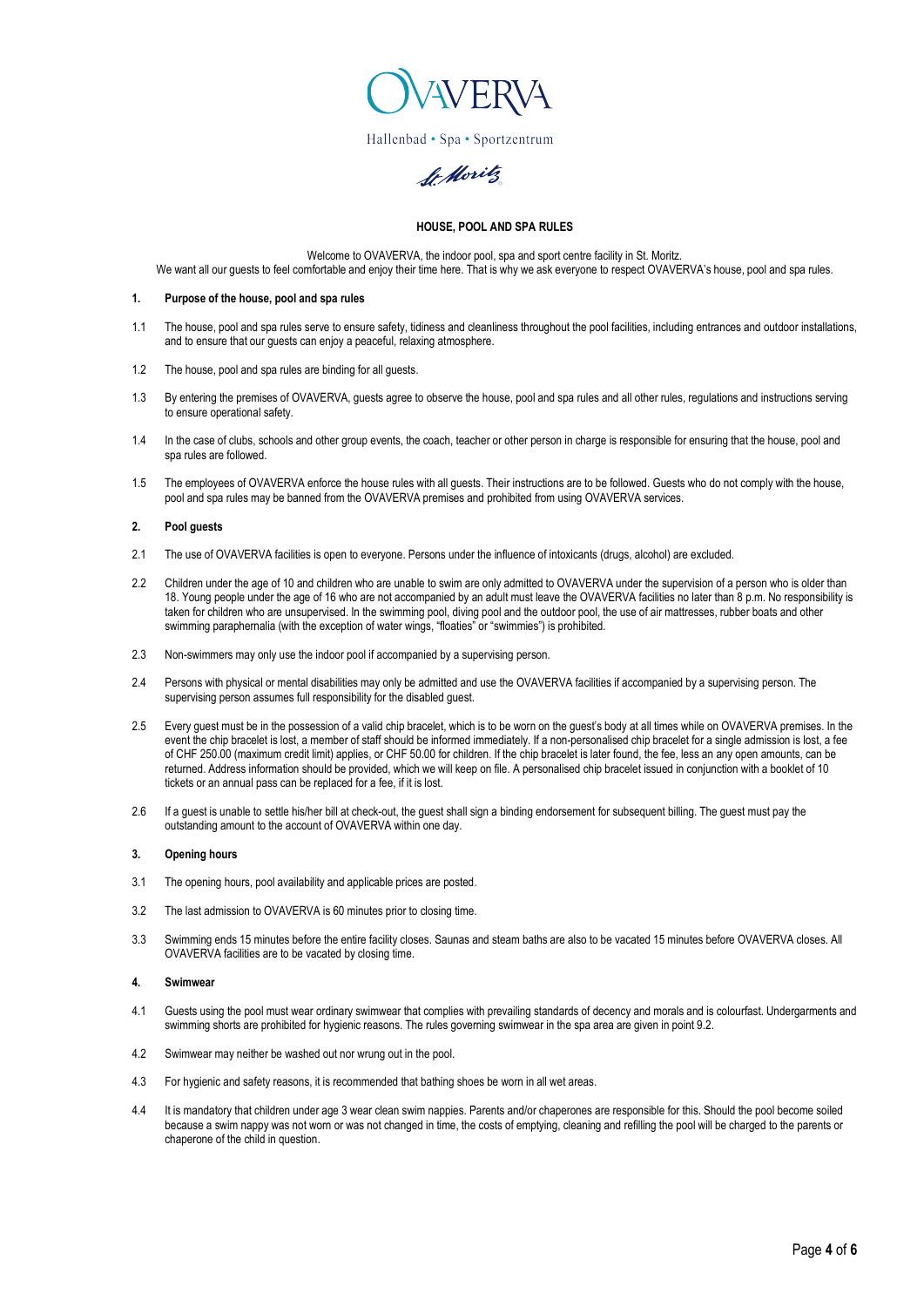

*St Moritz* 

## 5. OVAVERVA code of conduct

- 5.1 All behaviour that is contrary to common decency or compromises safety, peace and order is prohibited. Guests should conduct themselves so as to avoid bothering, harming, unnecessarily hampering or endangering other guests of OVAVERVA.
- 5.2 Photographing, filming and making audio recordings is strictly forbidden throughout the entire OVAVERVA facility.
- 5.3 The following is prohibited:
- Entering the pool or spa with an open wound
- Entering the barefoot zone, shower rooms and saunas in street shoes
- Entering the swimming area in street clothes
- Using soap, brushes and other cleansers outside the shower area
- Shaving, trimming nails and colouring hair is forbidden throughout the OVAVERVA facilities
- Spitting on the floor or in the pool, and chewing gum
- Using glass containers (e.g. bottles)
- Disposing of or leaving lying around sharp objects, fruit, paper and other rubbish
- Pushing people's heads underwater or pushing people into the pool
- Running in the areas around the pools and playing on the access ladders and support rails Jumping from the side of the pool into the pool
- 
- Throwing objects into the pool
- Consuming food and beverages you have brought with you
- Bringing animals onto the premises
- Sexual harassment, e.g. suggestive or offensive gestures or remarks, unwanted or inappropriate advances
- Dancing, gymnastics, aerobics, etc. and the use of snorkels, diving equipment, underwater cameras, etc.
- Reserving beds and chairs
- Using mobile phones (smartphones with camera, etc.)
- Smoking anywhere in the facility or in the surrounding areas
- 5.4 Private swimming lessons and/or training sessions of clubs or groups are only permitted with the prior, written agreement of OVAVERVA.
- 5.5 Ball games may only be played during the designated times in the designated area.
- 5.6 Eating and drinking is only permitted in the restaurant or pool bistro.

### 6. Using the pool

- 6.1 The pool, water basins and slides may only be used after first showering.
- 6.2 All pool installations are to be treated with care. Guests are liable for any damage or soiling they cause. A cleaning fee is charged for soiling, which is to be paid immediately at the cash desk. If a guest notices any damages or soiling in the pool facilities, they should immediately report this to staff.
- 6.3 Rubbish is to be disposed of in the containers provided for this purpose.

### 7. Accidents

- 7.1 Accidents and damage caused are to be reported immediately to the lifeguard and the circumstances explained.
- 7.2 An accident report is to be filled out and signed.

### 8. Spa rules

- 8.1 The spa zone is intended to be an oasis of calm and quiet. Our spa staff have the right to order any persons who are disturbing or bothering quests in any way to vacate the spa zone, in which case the person in question will not be entitled to compensation of any kind.
- 8.2 The spa and wellness area may only be entered after first showering.
- 8.3 The chairs and beds in the resting areas and quiet rooms are available to all guests in the spa area as part of their spa visit. Therefore, towels and other items should not be left behind on beds and chairs to keep other guest from using them.
- 8.4 The spa area is open to persons aged 16 and up. Children from age 14 are admitted if accompanied by an adult.
- 8.5 Out of consideration to other spa guests, the use of mobile phones is prohibited.
- 8.6 The use of objects made of glass (bottles, cups, etc.) is prohibited throughout the spa area.
- 8.7 We recommend that spa users who have a heart or circulatory system condition (e.g. diabetes, heart disease, high or low blood pressure) or who regularly take medication (in particular, blood thinners, antihistamines, tranquilisers or beta-blockers) consult a doctor before using the spa.